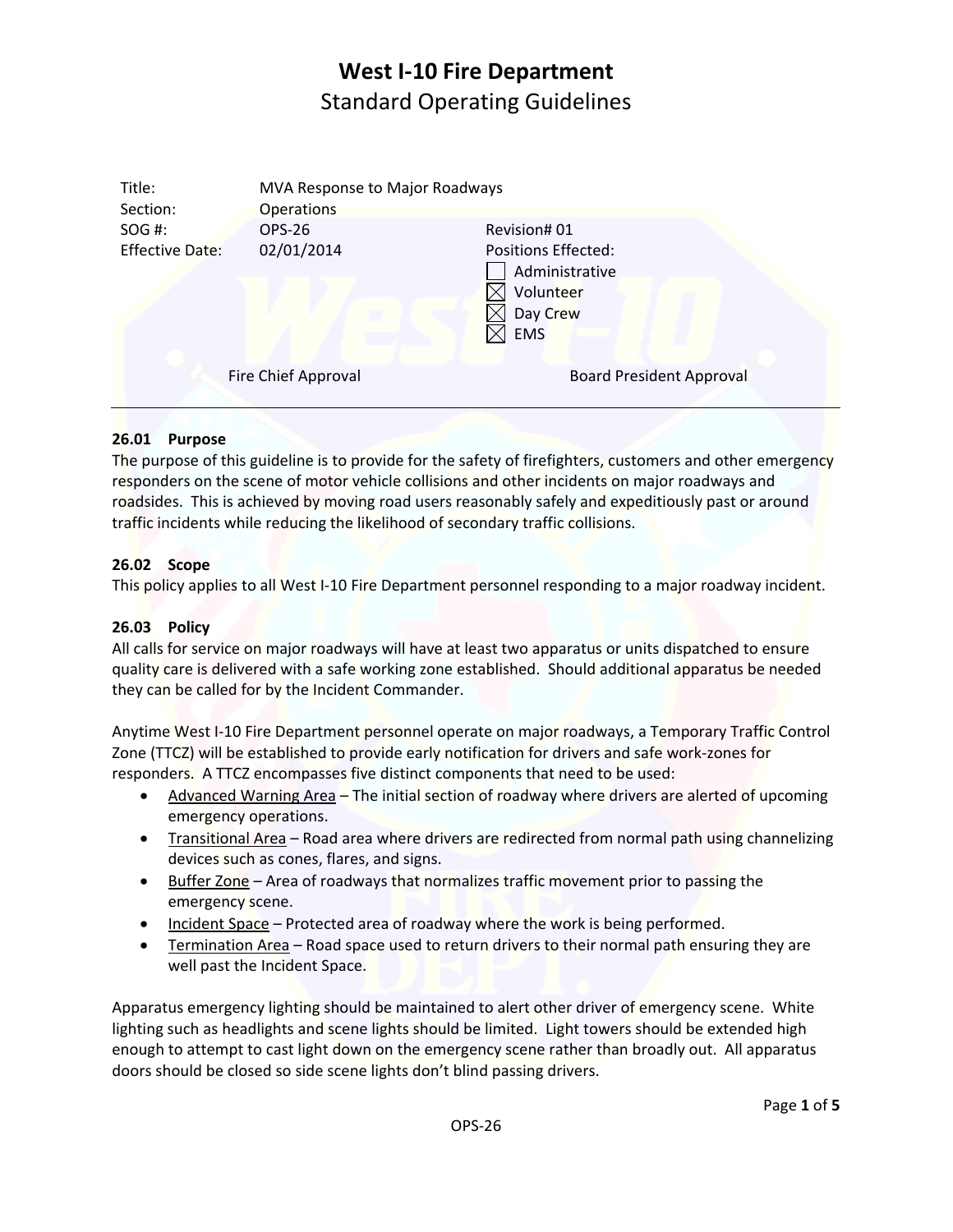#### **26.04 Apparatus Placement**

- For vehicle fire response, effort should be made to position the pump panel away from traffic flow to protect engine operator.
- Never block access to the scene for later-arriving emergency vehicles.
- Whenever possible, ambulances should be positioned so that loading doors are in the "Incident Space" to shield patients and responders from oncoming vehicles.
- Attempts should be made to place the first arriving apparatus in a manner that reduces the chance of it being struck by oncoming vehicles, shields responders and the work area, and allows for effective deployment of equipment and resources.
- The second apparatus arriving will establish "Advanced Warning Area" approximately 250 or more feet prior to the first apparatus. Should overpasses, curves, or traffic make the distance inappropriate the Company Officer may adjust the distance as needed or add additional apparatus. Traffic Advisors should be set appropriately.
- If passable there should be one person assigned to act as a lookout. Preferably this person will be staged in an apparatus. The person should watch for hazards and vehicles disregarding TTCZ devices. Several short air‐horn blasts should be sounded to alert working crews of possible danger.

#### **26.05 Personnel on Scene**

- Prior to arrival of a roadway incident firefighters will don their bunker gear and ensemble or ANSI / ISEA 207‐2006 compliant safety vest and helmet prior to dismounting truck. When possible, firefighters should exit the truck opposite to the traffic flow.
- Firefighters on scene should be wary of walking between blocking apparatus and traffic, especially at night. They Stay on the protected side of apparatus and use great caution should the need arise to go to the non‐protected side. The use of a spotter should be considered if the firefighter's attention will not be fully on watching traffic.
- When possible have an emergency vehicle block between traffic and any personnel deploying channelizing devices.
- Generally, fire personnel should not be used as traffic flaggers. That is a task better left for Law Enforcement.

### **26.06 Terminating the Scene**

- TTCZ devices should be left in place for the duration of West I-10 Fire Department emergency involvement in the scene. If fire apparatus plan to clear the scene leaving other first responders behind it is imperative that the Incident Command make contact with other responders on scene to communicate that our resources will be leaving. If possible and practical, consider leaving the TTCZ in place if needed by others by checking availability on scene.
- If a shadow vehicle is available channelizing devices can be picked up from the Advanced Warning Area end and continue toward to Incident Space.
- If no shadow vehicle is available, personnel should pick up devices from the Incident Space to the Advanced Warning Area. This is risky and personnel should keep their face to traffic and consider using a spotter.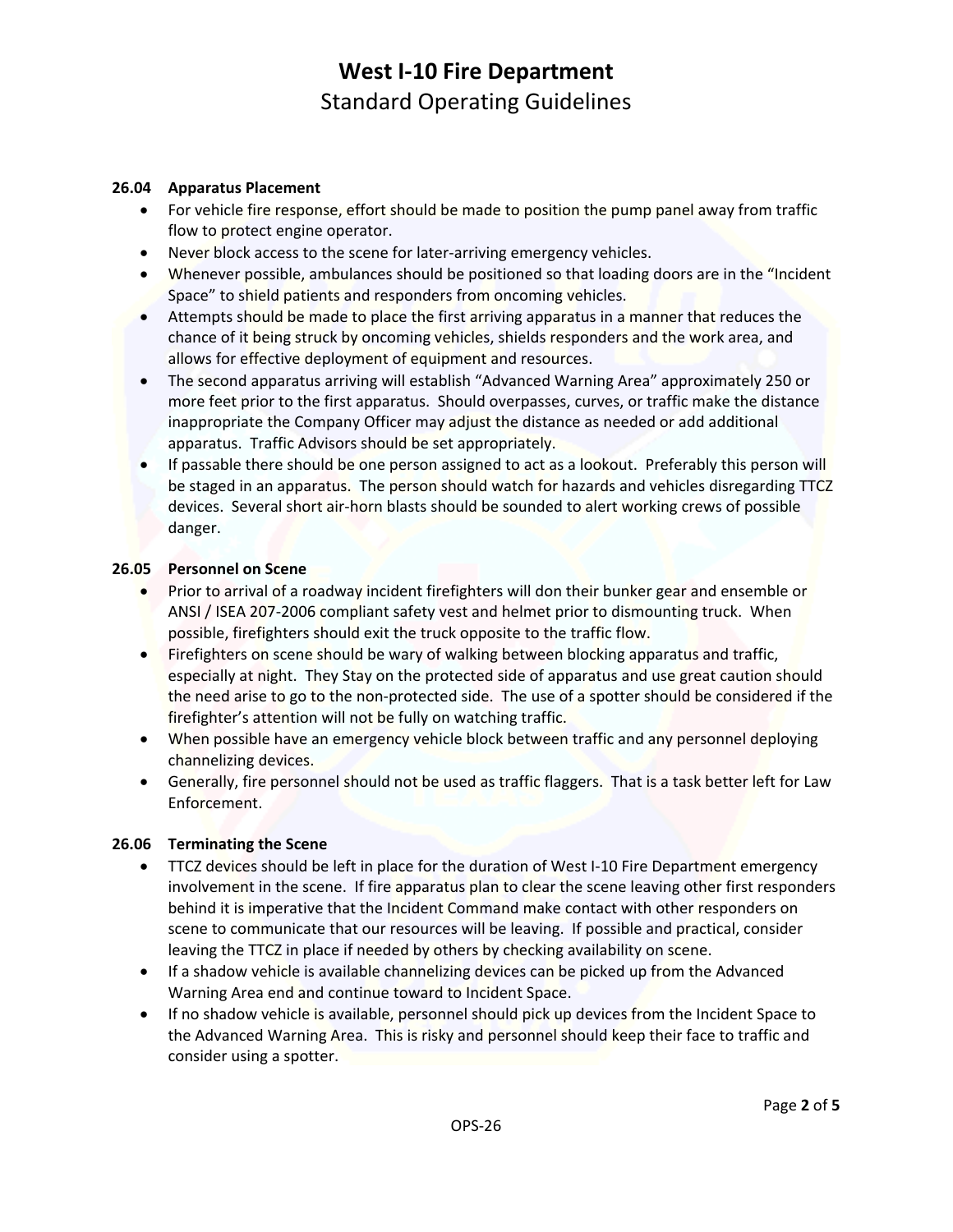#### **26.07 Definitions**

- Channelizing Device Cones, flares, signs, traffic
- TTCZ Temporary Traffic Control Zone
- ANSI / ISEA 207-2006 compliant safety vest

#### **26.08 Procedures**

- **•** First Apparatus to Arrive
	- o Go to scene and park in order to protect "Incident Space".
	- o Driver to place cones in order to establish "Buffer Space" and "Termination Area"
	- o Adjust white lights and provide for scene lighting.
	- o Assess need for additional apparatus.
- Second Unit or Apparatus to Arrive
	- o Stage approximately 250' prior to the first apparatus to establish "Advance Warning Area".
	- o Deploy cones to establish "Transitional Area" that connects with "Buffer Space".
	- o If possible there should one person assigned to act as a Look Out; preferably this person will be staged in an apparatus. The person should watch for hazards and vehicles disregarding the TTCZ.

Temporary Traffic Control Zones (Refer to Figure **26.08.01** and **26.08.02** below)

This is the basic common points of a TTC zone. The MUTCD defines a TTC zone as:

- A "TTC zone" is an area of a highway where road user conditions are changed because of a work zone, or an incident zone, or a planned special event through the use of TTC devices, uniformed law enforcement officers, or other authorized personnel.
- A "work zone" is an area of a highway with construction, maintenance, or utility work activities. A work zone is typically marked by signs, channelizing devices, barriers, pavement markings, and/or work vehicles. It extends from the first warning sign or high-intensity rotating, flashing, oscillating, or strobe lights on a vehicle to the END ROAD WORK sign or the last TTC device.

An incident zone is an area of a highway where temporary traffic controls are imposed by authorized officials in response to a traffic incident. It extends from the first warning device (such as a sign, light, or cone) to the last TTC device or to a point where road users return to the original lane alignment and are clear of the incident.

#### **REFERENCES**

- A. Traffic Incident Management Systems FA-330 / March 2012
- B. Emergency Vehicle Safety Initiative FA-272 / August 2004
- C. Dicke Temporary Traffic Control Pocket Reference Guide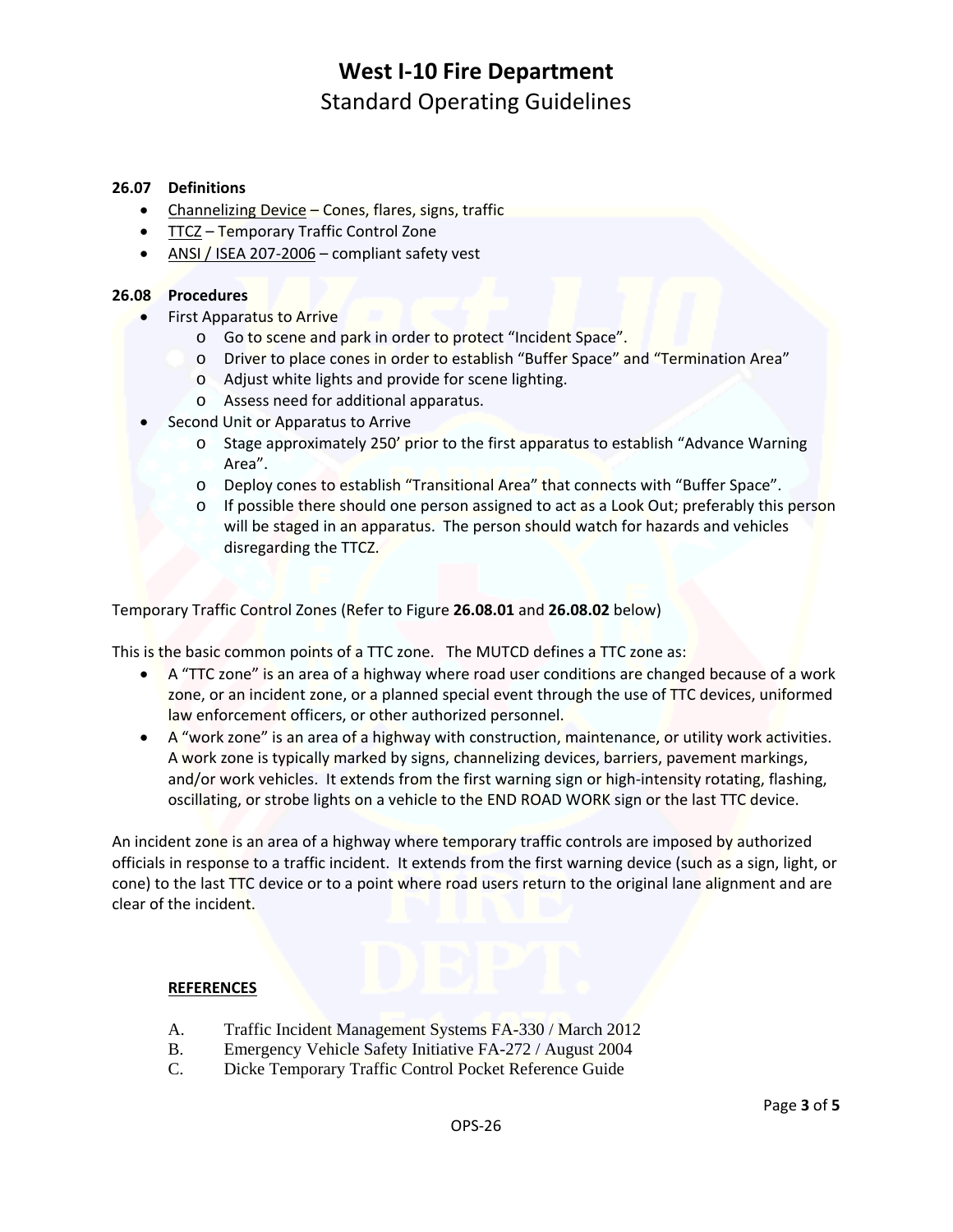